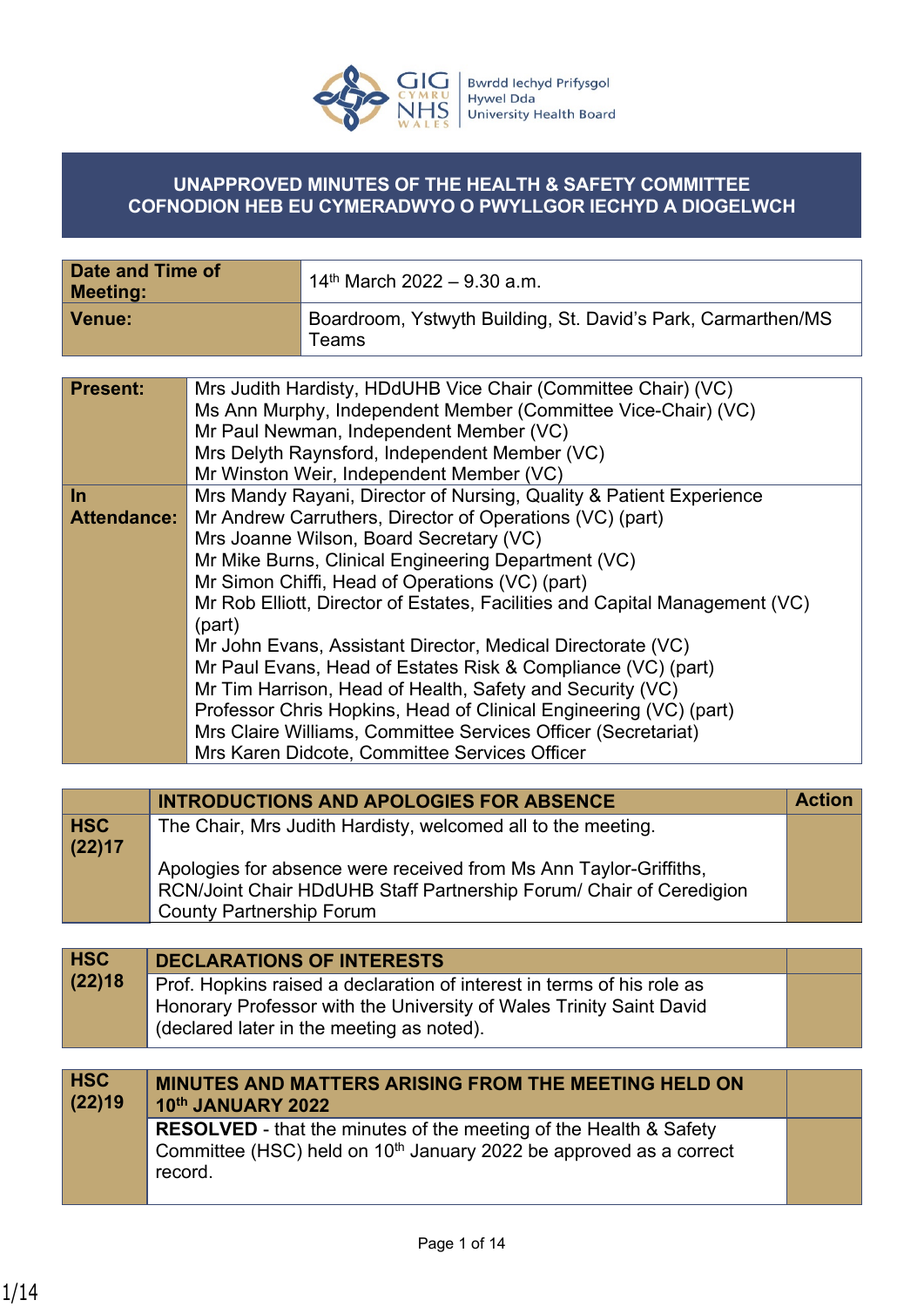Mrs Hardisty introduced Mrs Karen Didcote, Committee Services Officer, informing Members that Mrs Didcote would be taking over the servicing of the HSC following Mrs Claire Williams' departure from the Corporate Governance Team on the 1st April 2022.

| <b>HSC</b><br>(22)20 | TABLE OF ACTIONS FROM THE MEETING HELD ON 10th JANUARY<br>2022                                                                                                                                                                                                                                                                                                                                                                                                                                                                                                                                                                                                                                                                                                                                                                                                                                                                                                                                                                                                                                                                                                                                                                                                                                                                                                                                                                                                                                            |           |
|----------------------|-----------------------------------------------------------------------------------------------------------------------------------------------------------------------------------------------------------------------------------------------------------------------------------------------------------------------------------------------------------------------------------------------------------------------------------------------------------------------------------------------------------------------------------------------------------------------------------------------------------------------------------------------------------------------------------------------------------------------------------------------------------------------------------------------------------------------------------------------------------------------------------------------------------------------------------------------------------------------------------------------------------------------------------------------------------------------------------------------------------------------------------------------------------------------------------------------------------------------------------------------------------------------------------------------------------------------------------------------------------------------------------------------------------------------------------------------------------------------------------------------------------|-----------|
|                      | Professor Chris Hopkins joined the HSC meeting<br>An update was provided on the Table of Actions from the HSC meeting<br>held on 10 <sup>th</sup> January 2022, with confirmation received that all actions had<br>been completed or forward planned on the HSC workplan.<br>Referring to action HSC(22)06 Health and Safety Update (To ensure<br>that the Clinical Engineering Team, Medical Devices Group, Mr Tim<br>Harrison and Ms Jennifer Lewis maintain a watching brief on matters<br>relating to the compliance with the Lifting Operations and Lifting<br>Equipment Regulations (LOLER), Mrs Hardisty requested that rather<br>than the timescale be "on-going", that timeline markers are put in<br>place.<br>Referring to action HSC(22)08 Health and Safety Performance<br>$\overline{\phantom{0}}$<br>Standards & Targets (To pursue the matter of a H&S Dashboard with<br>the Head of Strategic Performance Improvement and the Head of<br>Quality & Governance), Mrs Mandy Rayani informed Members that a<br>generic discussion had been undertaken with Mrs Catherine Evans,<br>Head of Strategic Performance Improvement with regard to the<br>development of a heatmap/dashboard. It was noted that the H&S<br>Team is also engaged in discussions and further work by the<br>Informatics Team is required in terms of the development of the<br>heatmap/dashboard in order to ensure that meaningful and assuring<br>data can be provided based on incidents, etc. Whilst there is no | <b>MR</b> |
|                      | timescale in place currently, Mr Tim Harrison assured Members that<br>discussions are ongoing internally and with Swansea Bay University<br>Health Board who have been successful in creating links between<br>dashboards. Mrs Rayani reiterated the importance of having a system<br>in place, with it anticipated that this could be as soon as April 2022,<br>and undertook to pursue the matter further as a matter of urgency with<br>Mrs Evans and Mr Huw Thomas, Director of Finance, to establish a<br>firm timeframe. In response to Mrs Delyth Raynsford's query on<br>whether the data is also required to be presented to the Strategic<br>Development & Operational Delivery Committee, Mrs Joanne Wilson<br>confirmed that work is being undertaken to align performance<br>measures to different committees.                                                                                                                                                                                                                                                                                                                                                                                                                                                                                                                                                                                                                                                                               | <b>MR</b> |

## **HSC HEALTH AND SAFETY UPDATE**

**(22)21** Members received the Health and Safety report, providing an update on the activities of the Health and Safety Team for the period December 2021 – March 2022. The report focused on the following topics: COVID-19, Manual Handling, Security Management, Agile Working/Home Working,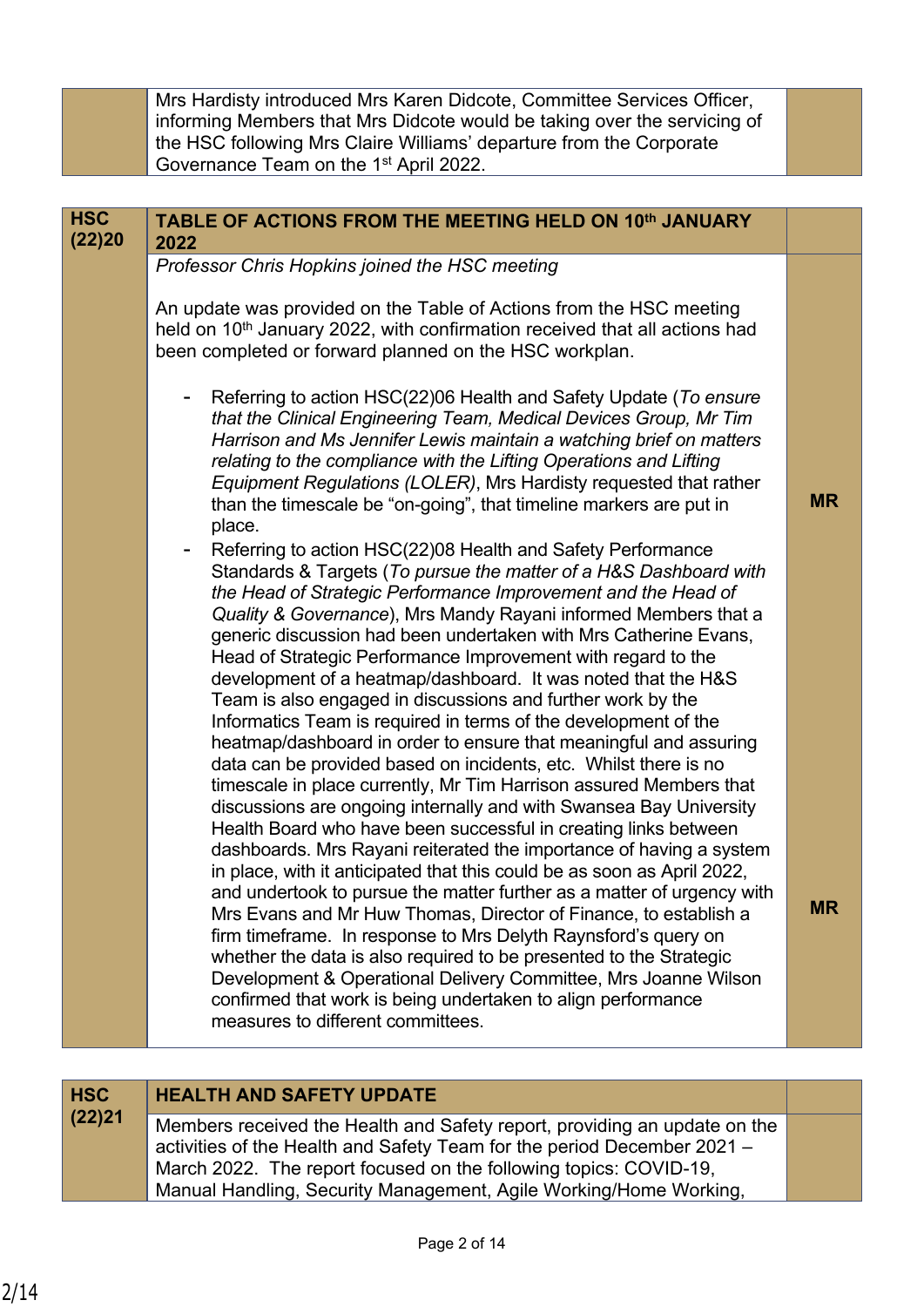Reporting of Injuries, Diseases, Dangerous Occurrences (RIDDOR) and Policy updates.

Mr Harrison, referring to the Manual Handling (MH) update contained within the report, informed Members that to try and alleviate pressures on the MH Team and to improve commencement dates for new starters, a four tier training model is being considered in line with the All Wales Manual Handling Passport (AWMHP). Recognising that there will be a significant amount of work to make the necessary alterations on the Electronic Staff Record (ESR), it is anticipated that this will lead to a better, more efficient way of providing appropriate and proportionate training to staff. In instances where training prior to start dates is not possible, managers can utilise a newly revised risk assessment form to assess the safety of the individual working in their environment prior to receiving training.

Mrs Raynsford enquired whether other health boards use a similar approach, and in response, Mr Harrison advised that the matter has been raised at the AWMHP Group, with some health boards also considering a similar approach.

In response to whether Unions/Staff Groups have been liaised with, Mr Harrison advised that formal discussions have not been undertaken, however, based on the positive working relationships between the H&S Team and Union/Staff Groups, undertook to ensure that formal discussions are held.

Referring to security management arrangements, Ms Ann Murphy enquired whether any benchmarking against other organisations to review the Security Guard Force arrangements in place is being undertaken. In response, Mr Harrison emphasised that considerable work has been undertaken with Cardiff & Vale University Health Board and an All Wales Security Management Group has been established. Being cognisant that this will not be a quick fix, Members noted that during the forthcoming 12 months, focus will be upon security management across Hywel Dda University Health Board (HDdUHB), with an internal Management Group to be established.

Mr Paul Newman, referring to the security management planning objective (PO) being developed relating to HDdUHB's current security management arrangements, enquired whether there would be milestones in place. In response, Mr Harrison confirmed that the PO had recently been updated in terms of the work undertaken to date. Mrs Rayani further advised that an initial internal meeting would be arranged over the next few weeks to ensure all stakeholders are involved, chaired by Mrs Rayani. A draft HDdUHB Security Management Policy Framework is also being developed and would be shared with stakeholders. It was noted that the Health & Safety Executive (HSE) would expect a clear policy and risk assessments to be in place, with the impact being understood and evaluated.

Referring to the MH update, Mr Newman queried to what extent it meets the approval of the HSE and what the impact would be if anything went wrong. Mr Harrison advised that the matter had been previously discussed with a HSE Inspector, who is aware of HDdUHB's intentions in this regard

**TH**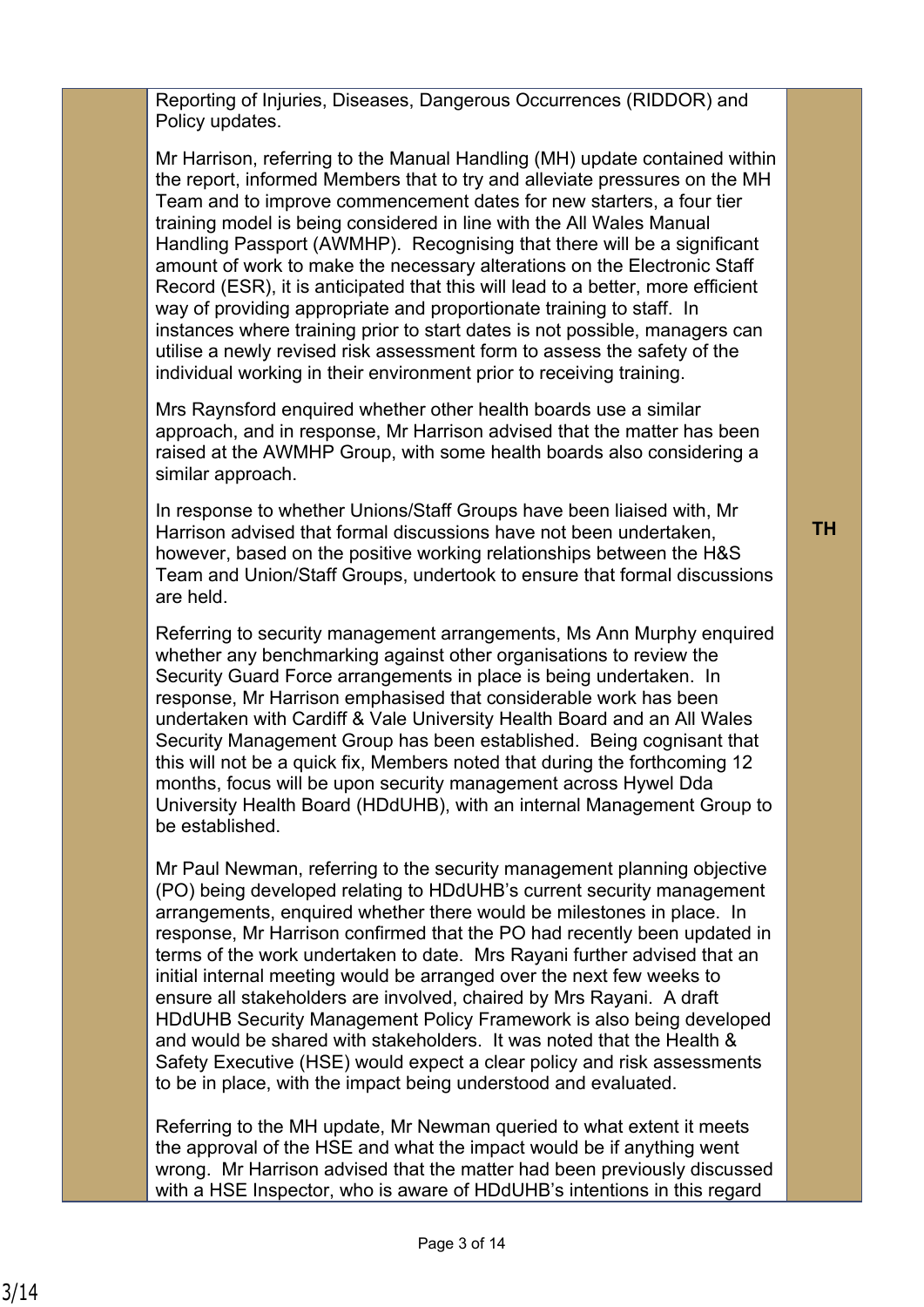and confirmed that as long as justification can be provided, the HSE are satisfied with the proposed process.

Mrs Wilson enquired whether discussions had been held with the Workforce & Organisational Development (OD) Team in terms of the changes relating to MH training and ESR. In response, Mr Harrison advised that due to this work being in its infancy and not yet having a full understanding of what this will entail, discussions have not been undertaken to date, however Mr Harrison undertook to ensure that the matter is pursued.

Referring to the low training compliance amongst acute/community staff in terms of Prevention, Assessment & Management of Violence & Aggression (PAMOVA) referred to within the report, Mrs Raynsford enquired as to the plans in place in terms of increasing compliance rates, in particular within community settings. In response, Mr Harrison advised that pre-COVID-19, a plan had been developed to increase the capacity of the PAMOVA Team. The current staffing structure includes 3 x Band 6 trainers, with it proposed to supplement the Team with 3 x Band 4 roles in order to increase training across HDdUHB. Imminent discussions would be undertaken with Mrs Rayani to relook at the proposal in order to enable additional training to be provided to staff across acute and community settings. Whilst the PAMOVA focus has been providing support to Mental Health & Learning Disabilities more recently, significantly more input into clinical support for the general hospital acute sites appears to be ever increasing.

Mrs Hardisty, referring to the RIDDOR incidents reported outside of the Regulation's reporting timeframe, enquired whether the reasons for this are due to current pressures and circumstances or a lack of knowledge in terms of processes. In response, Mr Harrison advised that it is a combination of both. A common reason is a delay in terms of staff reporting incidences due to a lack of knowledge on whether the incident is RIDDOR reportable. Flowcharts have been developed for managers and awareness is improving following attendance at training sessions. Members noted that a detailed RIDDOR report, including reporting compliance, is to be included on the May 2022 HSC meeting agenda. Mrs Rayani advised that H&S would be a core item on the new Operational Planning & Delivery meeting agenda, to ensure that hot spots are identified and further action, e.g. deep dives, are undertaken.

Members acknowledged the detailed report provided, gaining assurance that work has progressed and improvements made in relation to H&S themes.

The Committee gained **ASSURANCE** that work has progressed, and improvements have been made in relation to the health and safety themes as detailed within the report. The committee noted the proposed changes to the Manual Handling training.

#### **HSC (22)22 HEALTH AND SAFETY REGULATIONS – Estates Low Voltage (LV) Electricity Compliance**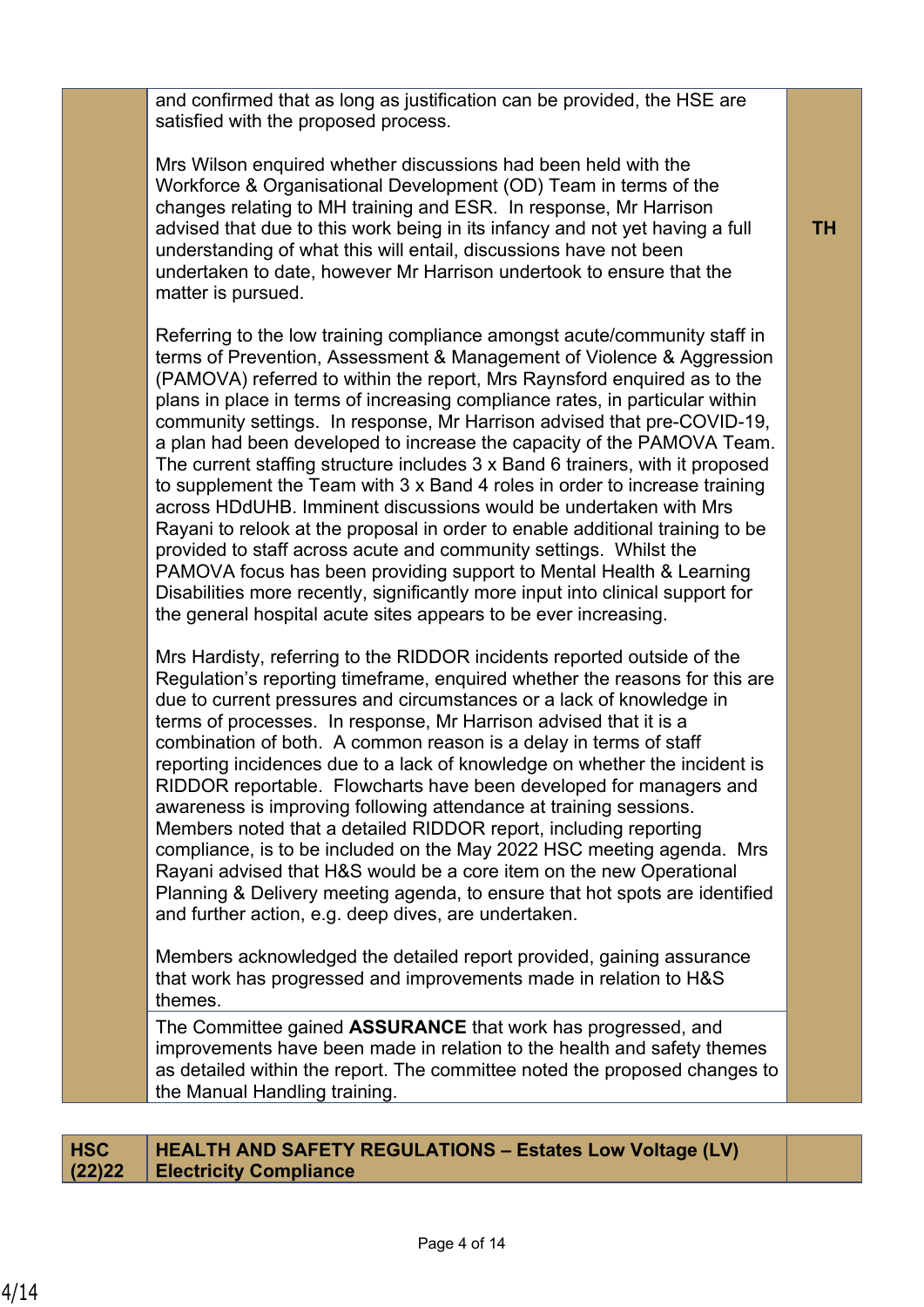Members received the Estates Low Voltage (LV) Electricity Compliance report, providing assurance against a key area of the Health and Safety regulations, namely the Electricity at Work Regulations 1989 (in particular to LV Electricity of <1000v). It was noted that HDdUHB has a diverse property portfolio with a wide range of electrical installations and electrical components in use in order to conduct its core business. HDdUHB has introduced a range of policies and procedures to minimise the risks associated with the use of electrical equipment.

Mr Simon Chiffi informed Members that a major infrastructure Programme Business Case (PBC) of £87 million over four years has recently been endorsed by Welsh Government (WG), and a Business Justification Case (BJC) would be developed in the interim period. It was noted that this would be fundamental in terms of mitigating high-level risks associated with electricity compliance.

Mr Newman, referring to the increase in progress made during 2021 as detailed in Figure 1.0 within the report, enquired whether this was a selfassessment assurance rate. In response, Mr Chiffi confirmed that the assessment had been undertaken by an Authorising Engineer from NHS Wales Shared Services Partnership (NWSSP).

Referring to Table 1.0 (overview of the quantity of recommendations received and completed), Mrs Hardisty enquired as to the reasons for only two sites, Bronglais General Hospital (BGH) and Withybush General Hospital (WGH), being included. In response, Mr Chiffi advised that the Authorising Engineer had not visited other sites to date, however assured Members that assessments would be undertaken across the remaining sites – Glangwili General Hospital (GGH) and Prince Philip Hospital (PPH).

Mrs Hardisty enquired as to the process of escalation if inspections are not undertaken within the agreed timescale. Mr Chiffi advised that these would be escalated to the Assurance & Risk Team. Mrs Wilson undertook to liaise with the Head of Assurance & Risk to ensure this is included within the central tracker.

Recognising the importance of receiving assurance in terms of electricity compliance, it was agreed for an update report, to include information relating to the assessment of the remaining sites, GGH and PPH (Table 1.0) and risk information, to be presented to the HSC in September 2022.

#### *Mr Chiffi and Mr Paul Evans left the HSC meeting*

The Committee **CONSIDERED** the information contained in the report and **ACKNOWLEDGED** that whilst there are key aspects not currently being complied with, work has been undertaken and is also underway to ensure an improved position on compliance rating in the coming months. An update status report would be presented to the Committee in 6 months' time to measure this progress.

**JW**

**SC/PE**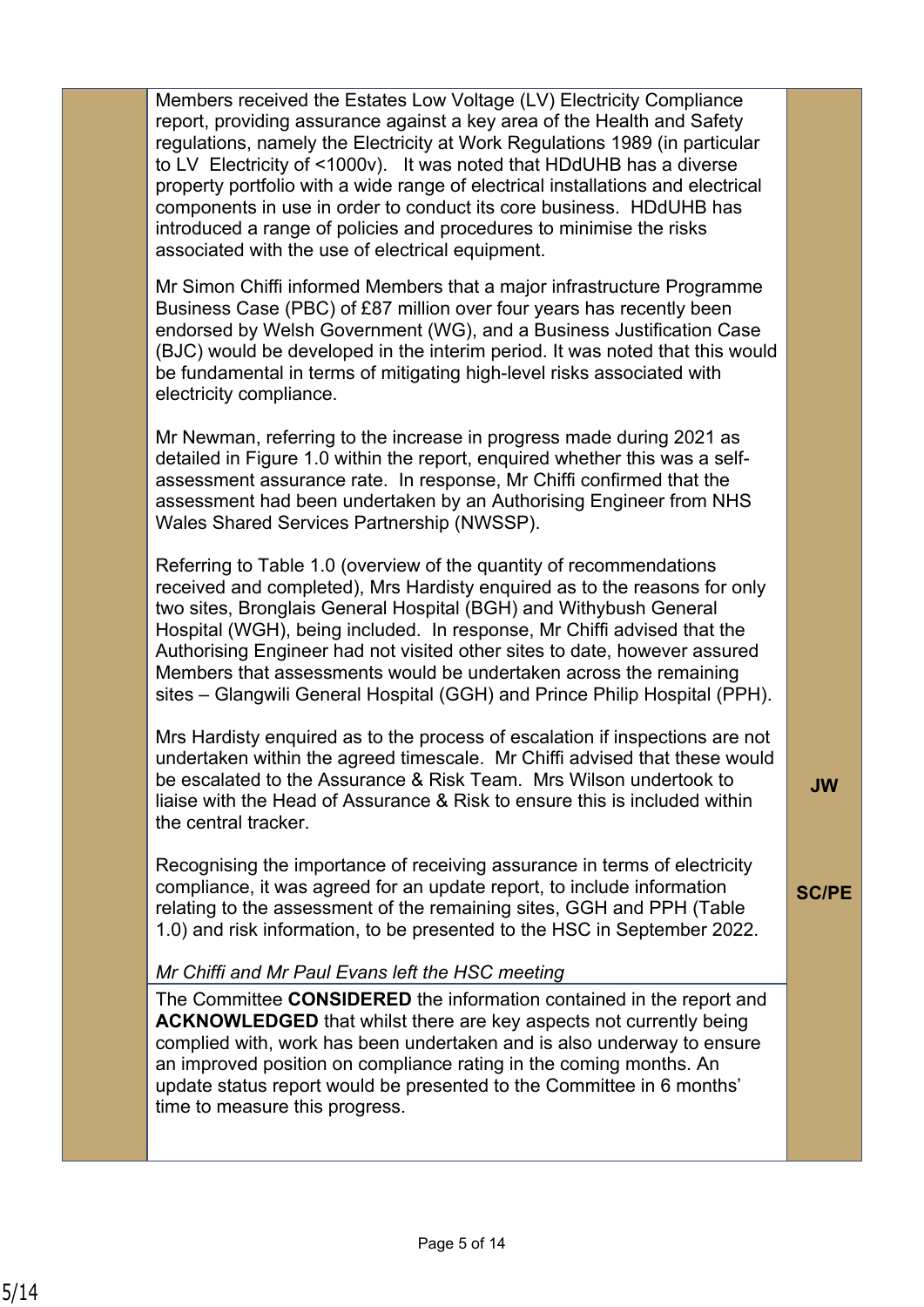| <b>HSC</b><br>(22)23 | <b>LIFTING OPERATIONS AND LIFTING EQUIPMENT REGULATIONS</b><br>(LOLER)                                                                                                                                                                                                                                                                                                                                                                                                                                                                                                                                                                                                                                                                                                                                                                                                                                                                                                                                                                                                                                                                                                                                                                                                                                                                              |  |
|----------------------|-----------------------------------------------------------------------------------------------------------------------------------------------------------------------------------------------------------------------------------------------------------------------------------------------------------------------------------------------------------------------------------------------------------------------------------------------------------------------------------------------------------------------------------------------------------------------------------------------------------------------------------------------------------------------------------------------------------------------------------------------------------------------------------------------------------------------------------------------------------------------------------------------------------------------------------------------------------------------------------------------------------------------------------------------------------------------------------------------------------------------------------------------------------------------------------------------------------------------------------------------------------------------------------------------------------------------------------------------------|--|
|                      | Members received the Lifting Operations and Lifting Equipment<br>Regulations (LOLER) - Hoist Compliance Status in HDdUHB report,<br>following discussion at the previous HSC meeting where it had been<br>requested that a report be presented to provide assurance that action is<br>being undertaken in terms of compliance with LOLER. Mrs Hardisty<br>warmly thanked Mr Will Oliver and Prof. Chris Hopkins for attending the<br>meeting and providing a report on LOLER compliance following the<br>concerns raised by Members at the previous HSC meeting.                                                                                                                                                                                                                                                                                                                                                                                                                                                                                                                                                                                                                                                                                                                                                                                    |  |
|                      | Mr Oliver informed Members that as at February 2022, there are circa<br>31,000 devices on the inventory currently "in use" clinically which have<br>their maintenance managed by Clinical Engineering. In terms of<br>maintenance, it was noted that a risk based approach is utilised and high<br>risk equipment, e.g. ventilators, monitors, etc. has always achieved 100%<br>compliance. Whilst 100% compliance is aimed for across all equipment,<br>this is not always feasible due to capacity and demand. It was noted that<br>HDdUHB is the only health board able to provide statistics relating to<br>compliance. Mr Oliver advised that HDdUHB currently has a two year<br>contract (commenced in January 2021) with Drive Devilbiss for the LOLER<br>testing and maintenance of hoists. The compliance level of 69% identified<br>within the report falls considerably short of expectation, however it is<br>pleasing to note that as at the end of February 2022, compliance had<br>increased to 89%. Monthly contract and performance monitoring meetings<br>are undertaken between representatives from Drive Devilbiss and Clinical<br>Engineering. During the February 2022 meeting, an action plan was<br>agreed with the goal of achieving a considerable improvement in the hoist<br>compliance rate by the end of March 2022. |  |
|                      | Mr Andrew Carruthers joined the HSC meeting                                                                                                                                                                                                                                                                                                                                                                                                                                                                                                                                                                                                                                                                                                                                                                                                                                                                                                                                                                                                                                                                                                                                                                                                                                                                                                         |  |
|                      | Prof. Hopkins raised a declaration of interest in terms of his role as<br>Honorary Professor with the University of Wales Trinity Saint David.                                                                                                                                                                                                                                                                                                                                                                                                                                                                                                                                                                                                                                                                                                                                                                                                                                                                                                                                                                                                                                                                                                                                                                                                      |  |
|                      | Prof. Hopkins apprised Members of Healthcare Science Week (14 <sup>th</sup> – 20 <sup>th</sup> )<br>March 2022), welcoming any support that could be provided from the<br>Committee in terms of supporting healthcare scientists to celebrate the<br>occasion. Mrs Wilson advised that the Communications Team are actively<br>and widely promoting this.                                                                                                                                                                                                                                                                                                                                                                                                                                                                                                                                                                                                                                                                                                                                                                                                                                                                                                                                                                                           |  |
|                      | Members were informed that although HDdUHB's Clinical Engineering<br>Department has managerial responsibility for the devices used across<br>acute and community sites and services, it is important to note that this<br>does not include those devices issued by the three Local Authority Joint<br>Equipment Stores (LAJES) and any devices at General Practitioner<br>practices and as such, these devices do not fall within the remit of the<br>report presented. Whilst no reports have been received from the LAJES,<br>Mr Oliver advised that this matter would be a focus at the next Medical<br>Devices Group (MDG) meeting.                                                                                                                                                                                                                                                                                                                                                                                                                                                                                                                                                                                                                                                                                                             |  |
|                      | Mrs Raynsford, expressing some concern with regard to a lack of<br>information in terms of the Local Authorities oversight of equipment, in                                                                                                                                                                                                                                                                                                                                                                                                                                                                                                                                                                                                                                                                                                                                                                                                                                                                                                                                                                                                                                                                                                                                                                                                         |  |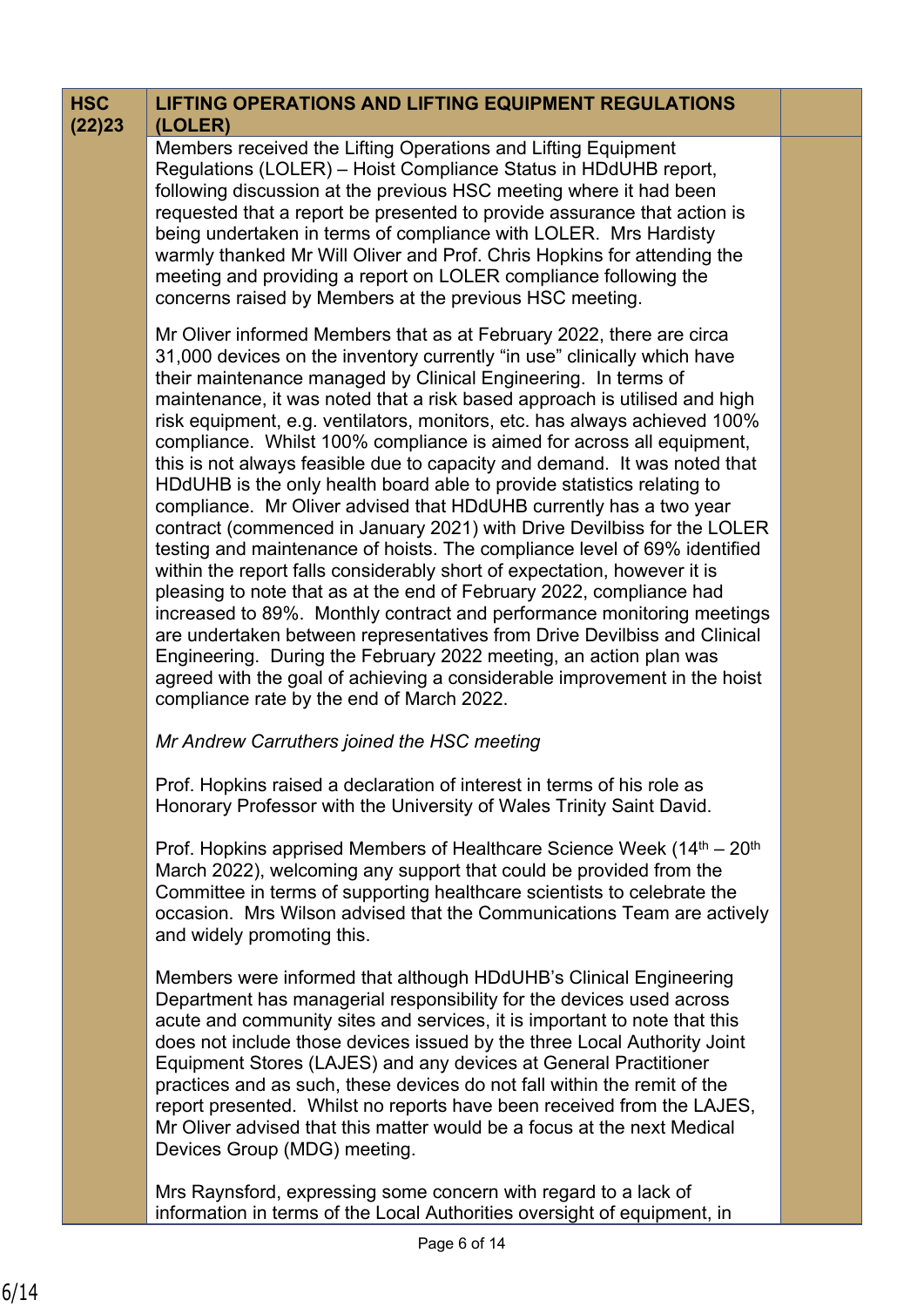particular hoists within patients homes, enquired whether incidents in community settings are reported via Datix and if so, whether the figures are provided to HDdUHB. In response, Prof. Hopkins advised that as home settings are managed by Local Authorities, HDdUHB does not hold responsibility for them. With regards to incidents reported on Datix, it was noted that Ms Sian Passey, Assistant Director of Nursing, had requested Prof. Hopkins to explore the incidents during the previous 12 months. The findings revealed two incidents relating to LOLER, one of which had no harm and one low harm.

Mrs Hardisty, whilst pleased to note the high rate of compliance (88%) for Ceredigion, reiterated the importance of gaining assurance that equipment meets legal and manufacturer requirements, and requested that any issues requiring escalation are brought to the attention of the HSC for further escalation to the Board.

Mrs Rayani, being cognisant that equipment is utilised by all HDdUHB staff to care for patients, and being cognisant of the duty of care to both staff and patients, emphasised the importance of community staff having responsibility for reporting any incidents. Mr Oliver confirmed that a detailed report from the Local Authorities would be requested for presentation at the next MDG meeting and undertook to provide an update to the HSC in July 2022. It was suggested that if the matter is required to be escalated, this could be via County Directors, Ms Jill Paterson, Director of Primary Care, and Mr Shaun Ayres, Assistant Director of Commissioning.

Prof. Hopkins was pleased to report that HDdUHB has embarked on a project that will see many acute hospital-based devices being fitted with RFID (radio-frequency identification) tracking system. It is anticipated that the system would be fully in place by September 2022.

Mrs Hardisty warmly expressed gratitude for the report presented and Members noted and gained assurance from the processes in place in terms of LOLER compliance. It was agreed to confirm to the Board, via the Update to Board Report, that assurance had been received.

#### *Mr Oliver left the HSC meeting*

The Committee **NOTED** and gained **ASSURANCE** from the processes in place in terms of compliance with the Lifting Operations and Lifting Equipment Regulations (LOLER).

# **HSC FIRE SAFETY UPDATE REPORT**

**(22)24** *Mr Rob Elliott joined the HSC meeting*

Members received the Fire Safety Update Report, providing an update with regard to progress in managing the following areas of fire safety: Fire Enforcement Notices (FEN)/Letters of Fire Safety Matters (LoFSM), Fire Safety Management, and Fire Safety Governance, since the previous meeting held on 10<sup>th</sup> January 2022. Mr Elliott highlighted the following matters:

**CH/WO**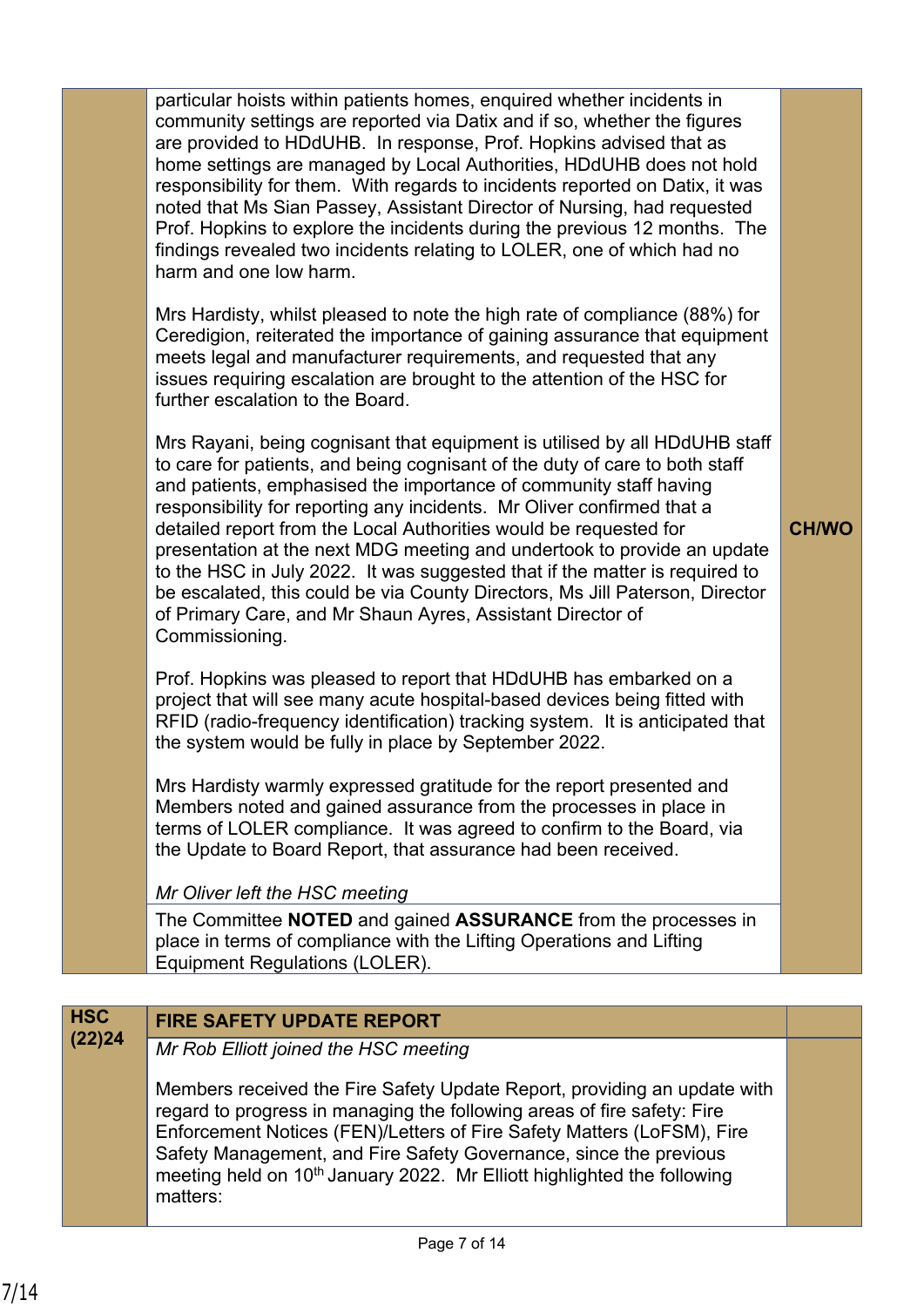- **Fire Enforcement Notices/Letters of Fire Safety Matters (Advanced Works)** – The Mid and West Wales Fire and Rescue Service (MWWFRS) had been due to inspect the completed works by the end of March 2022, however due to sickness absence, it is expected that the inspection will be delayed to April 2022.
- **Fire Enforcement Notices/Letters of Fire Safety Matters (Phase 2)** – Works remain on programme to be completed by April 2025. A meeting will be held with WG colleagues on 14<sup>th</sup> March 2022, where it is anticipated that the resource schedule to progress the Phase 2 Business Justification Case will be approved.
- **Fire Enforcement Notices/Letters of Fire Safety Matters (Decant Arrangements to support Phase 2 Work)** – Negotiations with the Helicopter Management Contractor, Babcocks, in terms of the approach and landing trajectory for the Heli-pad at WGH, have been formally agreed.
- **Additional Letters of Fire Safety Matters (BGH Main Building)**  The project is progressing well on site and an extremely positive meeting had been held with MWWFRS and WG on 10<sup>th</sup> March 2022. MWWFRS expressed their satisfaction with HDdUHB's approach for the remaining element of work and will re-visit BGH and remove any previous letters of fire safety where these can be appropriately reissued to reflect revised timelines in relation to works sign-off.
- **Fire Safety Management Update (Fire Risk Assessments)** Mr Elliott was pleased to report the current number of overdue fire risk assessments remains at zero.
- **Fire Safety Management Update (Fire Safety Training)** Fire safety training compliance as at 31st January 2022 is 76.68% for Level 1, 44.9% for Level 2 and 33.22% for Level 3. As at 11th March 2022, Level 1 compliance has decreased by 1% and Levels 2 and 3 have both increased by 2%. Confidence remains that the required capacity for training is in place, however, there are significant reductions in staff attendance.

Mr Carruthers expressed gratitude to Mr Elliott and the team involved for the substantial progress made in terms of the above matters.

Referring to the different approach undertaken by MWWFRS at PPH in terms of the additional letters of fire safety matters, Mrs Hardisty enquired whether this could be addressed in order to have consistency across all sites. In response, Mr Elliott advised that there had been challenges in fire officer cover arrangements at PPH, however a meeting has now been held with regard to the approach undertaken. The fire officer covering BGH and WGH will also take over responsibility for PPH, where it is anticipated that PPH will be in a similar position to BGH in terms of fire safety and in gaining a consistent approach.

#### *Mr Elliott left the HSC meeting*

The Committee:

- **NOTED** the content of the report and **ACKNOWLEDGED** the work achieved to strengthen fire safety compliance.
- **NOTED** that further updates would be presented at future HSC meetings.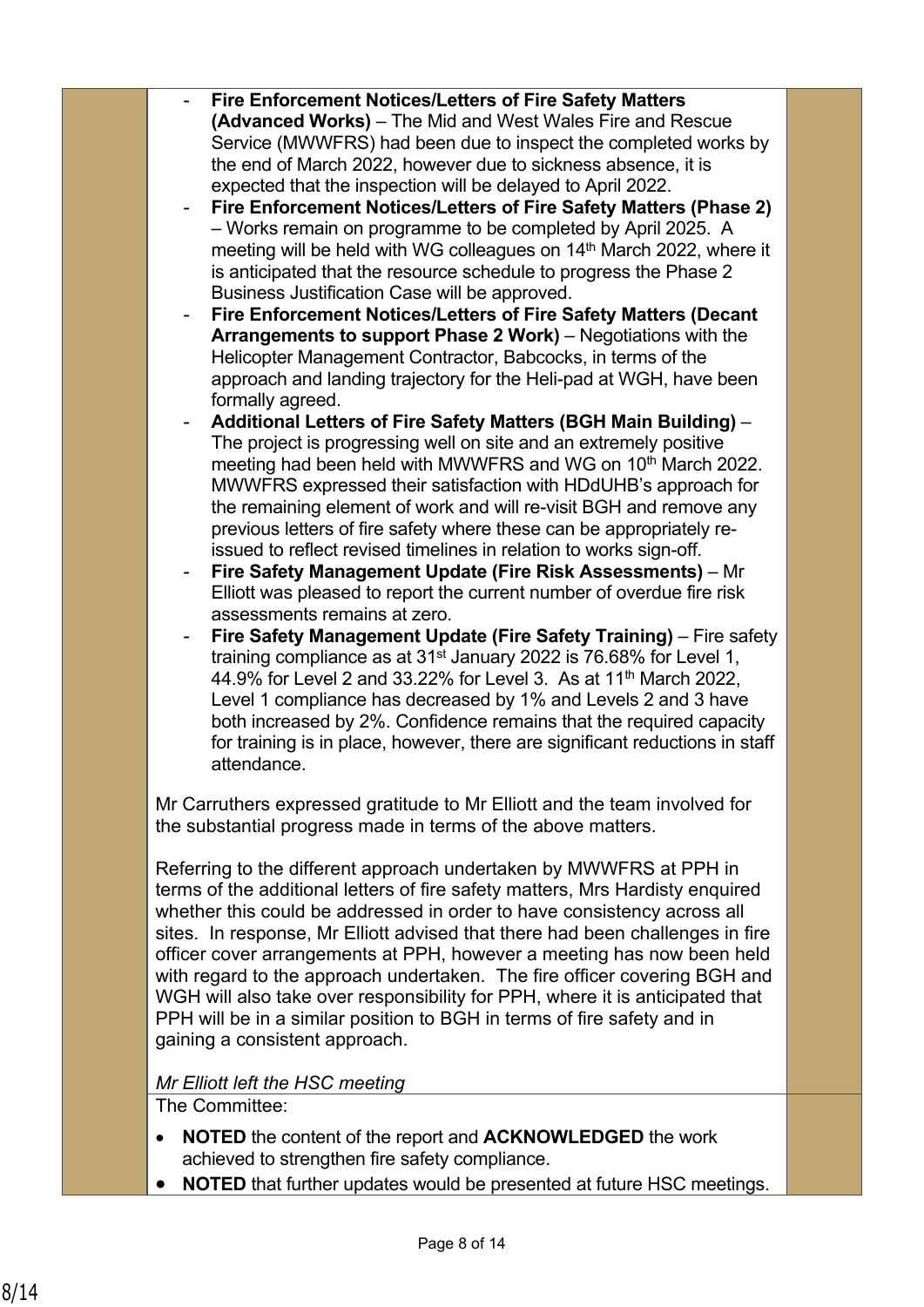| <b>HSC</b>           | <b>HEALTH &amp; SAFETY DASHBOARD/PERFORMANCE REPORT</b>                                                                                                                                                                                                                                                                                                                                                                                                                                                                                                                                                                                                                                                                                                                                                                                                                                                                                                                                                                                                                                                                                                                                                                                                                                                                                                                                                                                                                                                                                                                                                                                                                                                                                                                                                                                                                                                                                                                                                                                                                                                                                                                                                                                                                                                                                                                                                                                                                                                                                                                                                                                                                                                                                                                            |           |
|----------------------|------------------------------------------------------------------------------------------------------------------------------------------------------------------------------------------------------------------------------------------------------------------------------------------------------------------------------------------------------------------------------------------------------------------------------------------------------------------------------------------------------------------------------------------------------------------------------------------------------------------------------------------------------------------------------------------------------------------------------------------------------------------------------------------------------------------------------------------------------------------------------------------------------------------------------------------------------------------------------------------------------------------------------------------------------------------------------------------------------------------------------------------------------------------------------------------------------------------------------------------------------------------------------------------------------------------------------------------------------------------------------------------------------------------------------------------------------------------------------------------------------------------------------------------------------------------------------------------------------------------------------------------------------------------------------------------------------------------------------------------------------------------------------------------------------------------------------------------------------------------------------------------------------------------------------------------------------------------------------------------------------------------------------------------------------------------------------------------------------------------------------------------------------------------------------------------------------------------------------------------------------------------------------------------------------------------------------------------------------------------------------------------------------------------------------------------------------------------------------------------------------------------------------------------------------------------------------------------------------------------------------------------------------------------------------------------------------------------------------------------------------------------------------------|-----------|
| (22)25               | Members noted that this item had been discussed as part of HSC(22)20<br>Table of Actions from the meeting held on 10 <sup>th</sup> January 2022.                                                                                                                                                                                                                                                                                                                                                                                                                                                                                                                                                                                                                                                                                                                                                                                                                                                                                                                                                                                                                                                                                                                                                                                                                                                                                                                                                                                                                                                                                                                                                                                                                                                                                                                                                                                                                                                                                                                                                                                                                                                                                                                                                                                                                                                                                                                                                                                                                                                                                                                                                                                                                                   |           |
|                      | The Committee <b>NOTED</b> the verbal update relation to the Health & Safety                                                                                                                                                                                                                                                                                                                                                                                                                                                                                                                                                                                                                                                                                                                                                                                                                                                                                                                                                                                                                                                                                                                                                                                                                                                                                                                                                                                                                                                                                                                                                                                                                                                                                                                                                                                                                                                                                                                                                                                                                                                                                                                                                                                                                                                                                                                                                                                                                                                                                                                                                                                                                                                                                                       |           |
|                      | Dashboard/Performance Report.                                                                                                                                                                                                                                                                                                                                                                                                                                                                                                                                                                                                                                                                                                                                                                                                                                                                                                                                                                                                                                                                                                                                                                                                                                                                                                                                                                                                                                                                                                                                                                                                                                                                                                                                                                                                                                                                                                                                                                                                                                                                                                                                                                                                                                                                                                                                                                                                                                                                                                                                                                                                                                                                                                                                                      |           |
|                      |                                                                                                                                                                                                                                                                                                                                                                                                                                                                                                                                                                                                                                                                                                                                                                                                                                                                                                                                                                                                                                                                                                                                                                                                                                                                                                                                                                                                                                                                                                                                                                                                                                                                                                                                                                                                                                                                                                                                                                                                                                                                                                                                                                                                                                                                                                                                                                                                                                                                                                                                                                                                                                                                                                                                                                                    |           |
| <b>HSC</b><br>(22)26 | <b>DEEP DIVE: ELECTRICAL SAFETY</b><br>Members received a PowerPoint presentation relating to a deep dive of<br>Electrical Equipment Safety Awareness. Mr Harrison informed Members<br>that Mr Mike Burns had undertaken substantial work in regard to raising<br>awareness of electrical safety of equipment across HDdUHB. Mr Burns<br>explained that 14 visits have been undertaken to date, the majority of which<br>were within Pembrokeshire. The visits entailed explaining to managers and<br>users the particular hazards associated with all electrical equipment,<br>responsibilities in line with HDdUHB's Medical Device Management Policy,<br>the importance of visual and pre-use checks, and the relationship between<br>the user and the Clinical Engineering Department. Extremely positive<br>feedback has been received and repeat visits requested. Mrs Rayani<br>extended an invite for Mr Burns to attend the next Senior Nurse<br>Management meeting to raise awareness amongst Heads of Nursing.<br>Mrs Raynsford enquired as to the plans in place to visit areas within<br>Carmarthenshire and Ceredigion. In response, Mr Burns advised that visits<br>had already been undertaken to Cardigan Integrated Care Centre and<br>Amman Valley Hospital, and details of team leaders for the Ceredigion area<br>are currently awaited. Mrs Rayani undertook to ensure that these details<br>are forwarded to Mr Burns.<br>Noting that, to date, visits have focused on Community settings and Mental<br>Health & Learning Disabilities Services, which was welcomed, Mrs Hardisty<br>enquired as to the arrangements in place for visiting larger hospitals. In<br>response, Mr Burns advised that community settings had been identified as<br>a priority, and that visits to larger hospital sites would be undertaken at a<br>later date.<br>Ms Murphy welcomed the electrical equipment safety awareness raising,<br>and enquired whether matters such as portable appliance testing (PAT)<br>could be included within health and safety induction training. In response,<br>Mr Burns advised that a distinction is made between responsibility for<br>medical devices and the Estates Team's responsibility for undertaking PAT<br>on domestic equipment, reiterating the importance of awareness raising.<br>Mr Harrison added that an All Wales Electrical Safety Awareness training<br>programme is being developed, with the intention to include an update<br>within induction training.<br>Mr Newman enquired whether there had been any incidents such as<br>electrical shocks reported, and in response, Mr Harrison confirmed that<br>there had been a couple of near misses and work had been undertaken to<br>address the matters involved. | <b>MR</b> |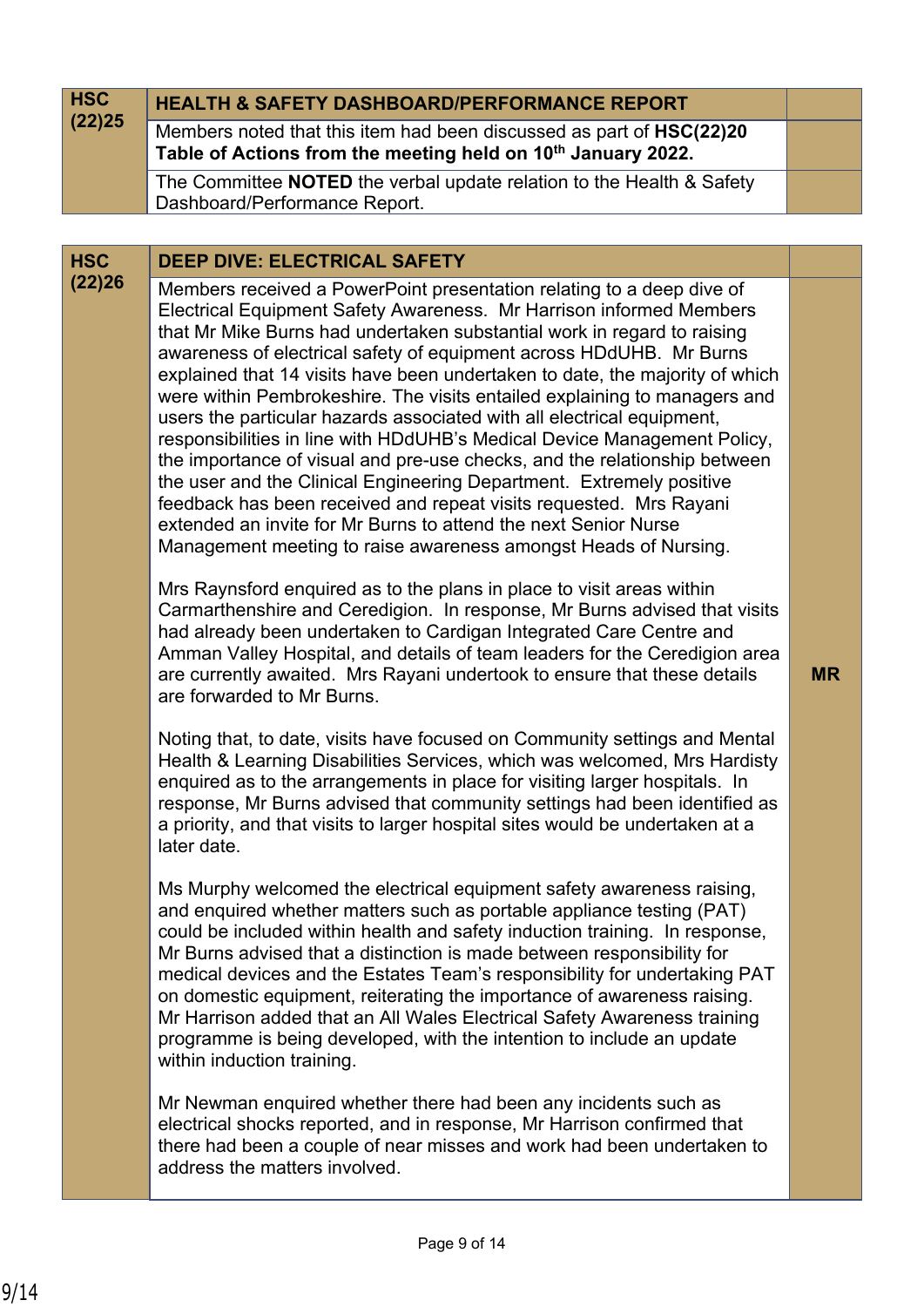In response to whether the awareness sessions should be undertaken on a recurring basis rather than as a one-off exercise, Prof. Hopkins confirmed that this would be the case as the staffing within the Medical Devices Team has increased, thereby providing additional capacity to undertake these on a more regular basis.

*Ms Alison Shakeshaft joined the HSC meeting*

Members noted the Deep Dive: Electrical Equipment Safety Awareness update, welcoming any future updates when applicable. The Committee **NOTED** the Deep Dive: Electrical Equipment Safety Awareness update.

## **HSC CORPORATE RISKS ASSIGNED TO HSC**

**(22)27** Members received the Corporate Risks Assigned to Health and Safety Committee report, noting the three corporate risks aligned to the HSC (out of the 18 that are currently on the Corporate Risk Register (CRR)), as the potential impacts of these risks relate to the health and safety of patients, staff and visitors:

- 1. Risk 1328 Security Management (risk score 12).
- 2. Risk 813 Failure to fully comply with the requirements of the Regulatory Reform Order (Fire Safety) 2005 (RRO) – risk score 15.
- 3. Risk 1016 Increased COVID-19 infections from poor adherence to social distancing – risk score 10.

Members noted that Risk 1328 had been escalated to the CRR since the previous report presented to the HSC in November 2021. There had been no change to the risk scores associated with Risks 813 and 1016 since these were previously reported to the HSC.

#### *Prof. Hopkins left the HSC meeting*

Mrs Rayani, referring to Risk 813, confirmed that this had been discussed with Operational Services Teams in terms of progressing matters to reduce the risk and had been reviewed since the report had been issued to Members.

Referring to Risk 1016, Mrs Rayani highlighted that whilst COVID-19 restrictions are due to terminate at the end of March 2022, challenges remain in place in terms of social distancing across HDdUHB. WG advice enables social distancing to be reduced to 1 metre in non-clinical areas, and whilst this is a risk, it is being managed. Mrs Rayani and Mr Carruthers have requested peer groups to agree a way forward on the basis that WG is encouraging health boards to remove further restrictions. Mr Carruthers emphasised the unexpected significant challenges currently across HDdUHB.

Mr Weir, referring to the different views of WG compared to HDdUHB and the Local Authorities, enquired as to the collective thoughts in terms of risk appetite and the series of risks relating to COVID-19. In response, Mrs Rayani confirmed that COVID-19 specific risks are scrutinised by the Quality, Safety & Experience Committee (QSEC) and discussed as part of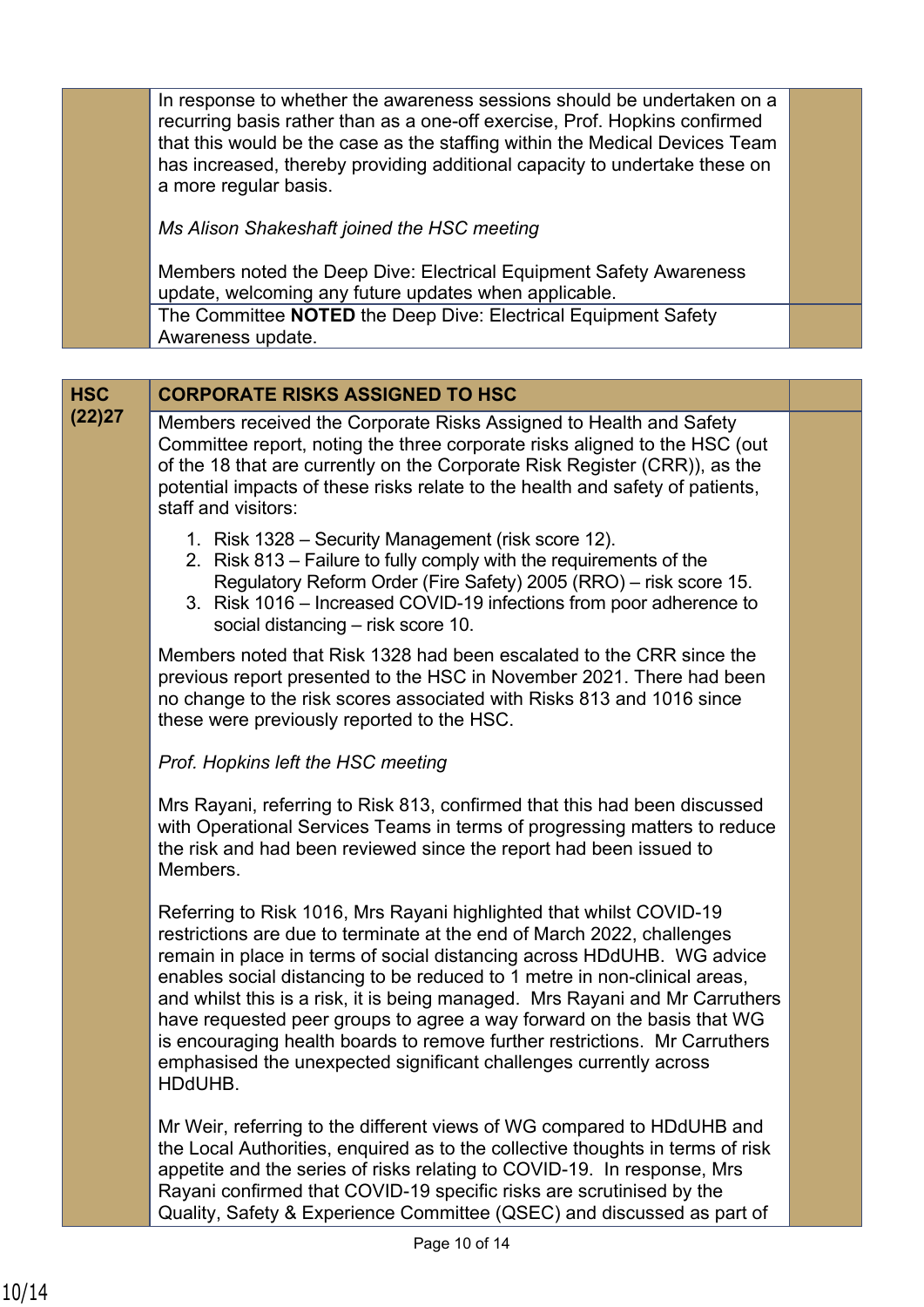Formal Executive Team/Gold Command meetings. Mrs Wilson noted the Board already has approved risk appetite levels for added that detail on this is provided to the Board via the Chief Executive's report, and due to the risk appetite changes in certain areas, this is due to be reviewed by the Board during Summer 2022. Recognising inconsistencies in terms of risk scoring, it was noted that the matter would be progressed as part of the risk review sessions being led by Mrs Rayani and Mr Carruthers. Mrs Wilson reiterated the importance of the escalation process and reminded Members these are the risks over tolerance. Recognising it will depend on perception from the risk owner who will assess against the policy documentation and guidance. It will then be the responsibility of the individual risk owner to assess the risk and escalate to directorate level as appropriate. This does therefore lead to some risk not being escalated from service level to directorate level.

**MR**

The Committee gained **ASSURANCE** that:

- All identified controls are in place and working effectively.
- All planned actions will be implemented within stated timescales and will reduce the risk further and/ or mitigate the impact, if the risk materialises.
- Challenged where assurances are inadequate.

| <b>HSC</b> | <b>OPERATIONAL RISKS ASSIGNED TO HSC</b>                                                                                                                                                                                                                                                                                                                                                                                                  |  |
|------------|-------------------------------------------------------------------------------------------------------------------------------------------------------------------------------------------------------------------------------------------------------------------------------------------------------------------------------------------------------------------------------------------------------------------------------------------|--|
| (22)28     | The Committee received the Operational Risks Assigned to Health & Safety<br>Committee report, noting the five risks presented in the Risk Register:                                                                                                                                                                                                                                                                                       |  |
|            | 1. Risk 708 - Inappropriate storage solutions associated with patient<br>files/documents affecting Ceredigion Community sites.<br>2. Risk 1167 – Volume of remedial works at community sites.<br>3. Risk 951 – Improperly functioning fire alarm detection and operation                                                                                                                                                                  |  |
|            | (WGH).<br>4. Risk 503 – Risks relating to the evacuation of bariatric (plus sized)<br>patients in the event of an emergency.<br>5. Risk 425 – Failure to undertake electrical testing or fixed electrical                                                                                                                                                                                                                                 |  |
|            | boards.<br>Mr Carruthers informed Members that Risk 708 inappropriate storage                                                                                                                                                                                                                                                                                                                                                             |  |
|            | solutions are being addressed as part of a strategic piece of work and had<br>been discussed at the recent Audit & Risk Assurance Committee.                                                                                                                                                                                                                                                                                              |  |
|            | Mr Newman enquired whether storage solutions are in a worse situation in<br>Ceredigion compared to other areas, and in response, Mr Carruthers<br>advised that Ceredigion had been the most recent area identified and that<br>he would be ensuring that risks are assessed and listed on the risk register<br>in a consistent manner. Members were assured that there is a programme<br>of work in place to address the issues involved. |  |
|            | Mr Weir, whilst welcoming the use of Datix information in terms of gaining a<br>level of consistency, enquired as to the capacity and timescales in terms of<br>seeking consistency across all services and sites. In response, Mr<br>Carruthers confirmed that this is linked to the structured assessment                                                                                                                               |  |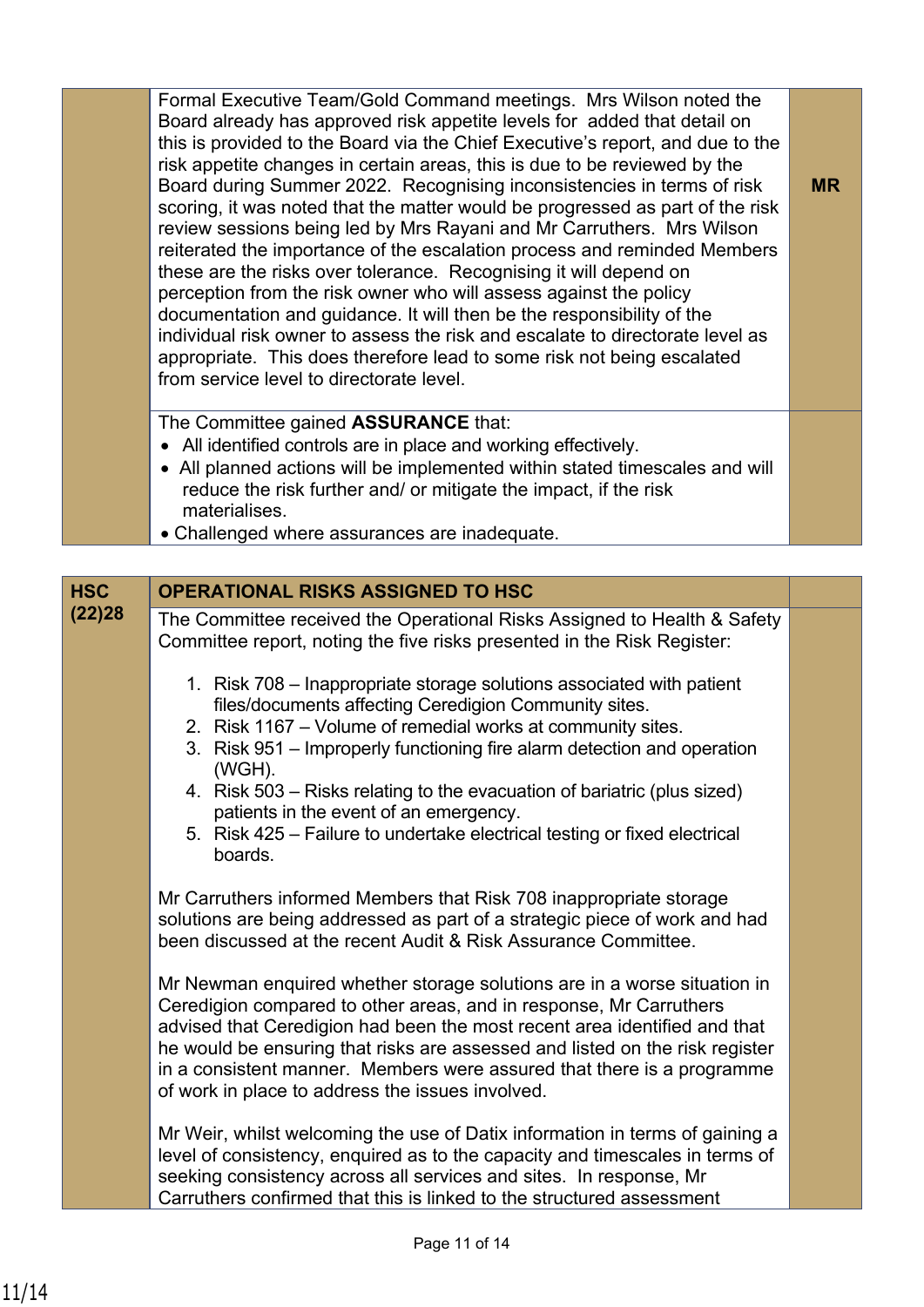conclusion and the Operational Services governance structure. Work is being undertaken in terms of the capacity required for standardisation/ consistency to be in place, with it is anticipated that this would be addressed over the next 9-12 months.

Mr Harrison informed Members of a recent meeting with the Risk & Assurance Team to consider the risks required to be aligned to the HSC and confirmed that H&S Advisors would be reviewing the risks in terms of consistency.

The Committee:

- **REVIEWED** and **SCRUTINISED** the risks included within the report to seek assurance that all relevant controls and mitigating actions are in place.
- **DISCUSSED** whether the planned action would be implemented within stated timescales and would reduce the risk further and/ or mitigate the impact, should the risk materialise in order to provide the necessary assurance to the Board that these risks are being managed effectively.

| <b>HSC</b><br>(22)29 | <b>PLANNING OBJECTIVES UPDATE</b>                                                                                                                                                                                                                                                                                                                                                                                                                                                                                                                                                                                                                                            |  |
|----------------------|------------------------------------------------------------------------------------------------------------------------------------------------------------------------------------------------------------------------------------------------------------------------------------------------------------------------------------------------------------------------------------------------------------------------------------------------------------------------------------------------------------------------------------------------------------------------------------------------------------------------------------------------------------------------------|--|
|                      | Members received the Planning Objectives (PO) report, providing an<br>update on the progress made in the development (delivery) of the two POs<br>under the Executive leadership of the Director of Public Health that are<br>aligned to the HSC:                                                                                                                                                                                                                                                                                                                                                                                                                            |  |
|                      | 4H: Review and refresh the Health Board's emergency planning and civil<br>contingencies/public protection strategies and present to Board by<br>December 2022. This should include learning from the COVID-19<br>pandemic. The specific requirement set out in 4.H.i will be addressed as<br>part of this - Deferred to 2022/23.<br>41: Achieve Gold level for the Defence Employers Recognition scheme by<br>$\bullet$<br>March 2022 - Completed.                                                                                                                                                                                                                           |  |
|                      | Ms Shakeshaft informed Members that PO 4H is on track for submission to<br>Public Board for approval in Summer or Autumn 2022. With regard to PO<br>4I, a revised PO for 2022/23 is to be put in place: By March 2023 develop a<br>Health Board plan to drive forward improved outcomes for Veterans and<br>members of the Armed Forces community, in line with the Armed Forces<br>Covenant and report on progress annually. Members noted that a further<br>PO relating to security would be reported from May 2022.<br>Members gained assurance on the current position in regard to the<br>progress of the POs aligned to the HSC.<br>Ms Shakeshaft left the HSC meeting |  |
|                      | The Committee received <b>ASSURANCE</b> on the current position in regard to<br>the progress of the Planning Objectives aligned to the HSC, in order to<br>onwardly assure the Board where Planning Objectives are progressing and<br>are on target, and to raise any concerns where Planning Objectives are<br>identified as behind in their status and/or not achieving against their key<br>deliverables.                                                                                                                                                                                                                                                                 |  |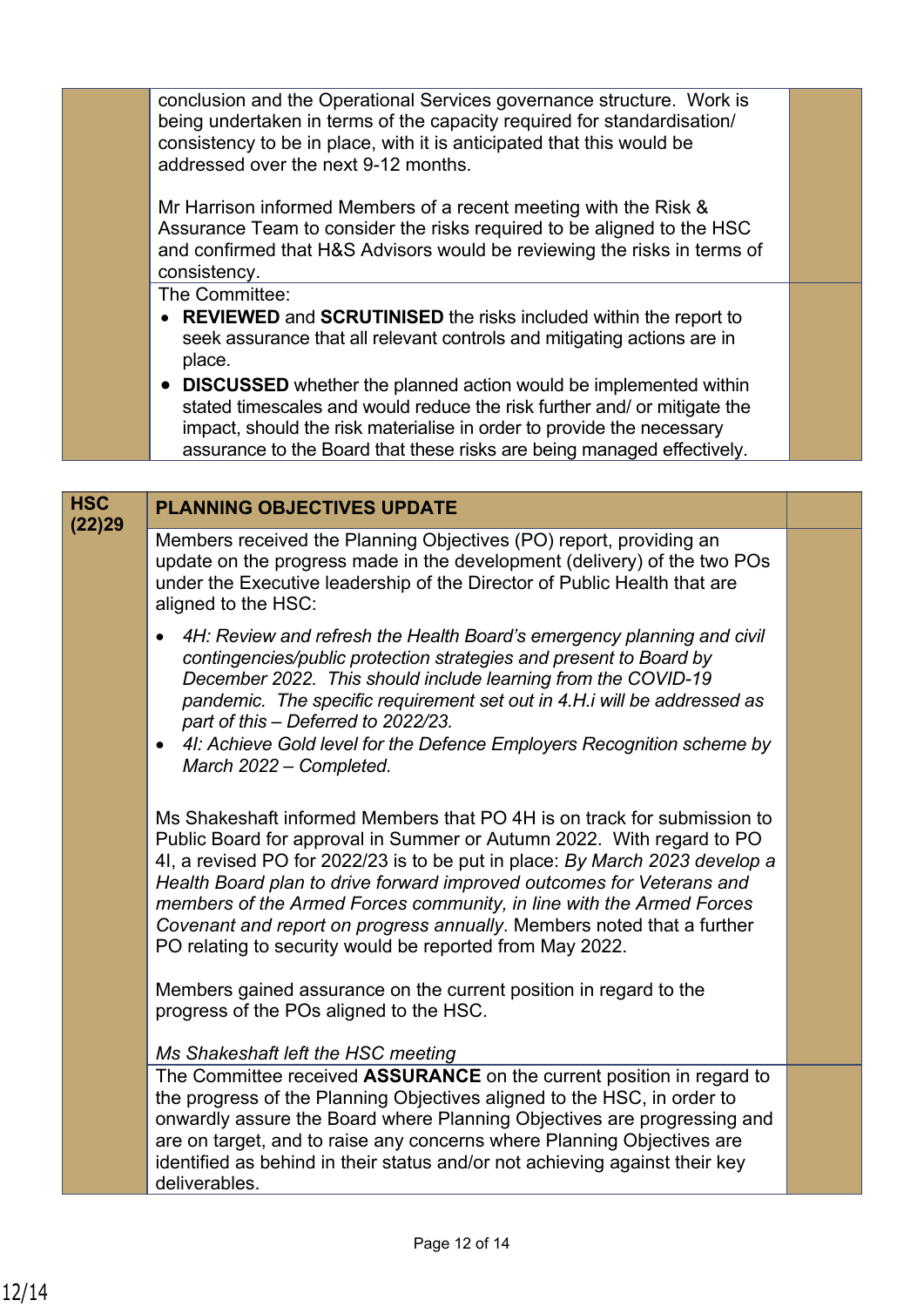| <b>HSC</b><br>(22)30 | <b>POLICIES FOR APPROVAL</b>                                                                                                                                                                                                                                                                                                                                                                                                                                                                                                                                                                                                                                                                                                                                                                                                                                                                                                                                                                                                                                             |  |
|----------------------|--------------------------------------------------------------------------------------------------------------------------------------------------------------------------------------------------------------------------------------------------------------------------------------------------------------------------------------------------------------------------------------------------------------------------------------------------------------------------------------------------------------------------------------------------------------------------------------------------------------------------------------------------------------------------------------------------------------------------------------------------------------------------------------------------------------------------------------------------------------------------------------------------------------------------------------------------------------------------------------------------------------------------------------------------------------------------|--|
|                      | The Committee was presented with the following policies/procedures for<br>approval, noting that equality impact assessments have been undertaken:                                                                                                                                                                                                                                                                                                                                                                                                                                                                                                                                                                                                                                                                                                                                                                                                                                                                                                                        |  |
|                      | <b>Policy 431 – Latex Policy (Version 2)</b> – It was noted that there have<br>been no changes to the relevant legislation or guidance since the 2018<br>Version 1 of the Policy, however the corporate structure in HDdUHB has<br>changed and this has been reflected in the Policy i.e. the Owning Group is<br>now the Health and Safety Advisory Group (HSAG), the lead Executive<br>Director for the Policy is now the Director of Nursing, Quality and Patient<br>Experience, rather than the Director of Operations, and the list of other<br>HDdUHB documents to be read in conjunction with the Policy has been<br>updated. Members approved Policy 431.<br>Approval to the Extension of Policy 144 - Operational Maintenance<br>Policy – Members were requested to approve a 6-month extension to the<br>review date of Policy 144. It was noted that the reason for the extension is<br>due to the commencement of the newly appointed Head of Engineering in<br>the next few months, who will lead on this Policy. Members approved the<br>6-month extension. |  |
|                      | The Committee APPROVED the following:                                                                                                                                                                                                                                                                                                                                                                                                                                                                                                                                                                                                                                                                                                                                                                                                                                                                                                                                                                                                                                    |  |
|                      | Policy 431 – Latex Policy (Version 2).                                                                                                                                                                                                                                                                                                                                                                                                                                                                                                                                                                                                                                                                                                                                                                                                                                                                                                                                                                                                                                   |  |
|                      | Extension of a 6-month review date for Policy 144 – Operational<br>$\qquad \qquad \blacksquare$<br>Maintenance Policy.                                                                                                                                                                                                                                                                                                                                                                                                                                                                                                                                                                                                                                                                                                                                                                                                                                                                                                                                                   |  |

| <b>HSC</b><br>(22)31 | HSC WORKPLAN 2021/22 & 2022/23                                                                               |  |
|----------------------|--------------------------------------------------------------------------------------------------------------|--|
|                      | The Committee received the Health and Safety Committee workplans for<br>2021/22 and 2022/23 for information. |  |
|                      | The Committee <b>NOTED</b> the Health and Safety Committee workplans for<br>2021/22 and 2022/23.             |  |

| <b>HSC</b><br>(22)32 | <b>MATTERS FOR ESCALATION TO BOARD</b>                                                                                                                                                                                                                                                                                                                                                                                                                                                                                                                                                    |  |
|----------------------|-------------------------------------------------------------------------------------------------------------------------------------------------------------------------------------------------------------------------------------------------------------------------------------------------------------------------------------------------------------------------------------------------------------------------------------------------------------------------------------------------------------------------------------------------------------------------------------------|--|
|                      | The following matters were agreed for escalation to Board:                                                                                                                                                                                                                                                                                                                                                                                                                                                                                                                                |  |
|                      | <b>H&amp;S Dashboard</b> – Based on the outcome of Mrs Rayani's conversation<br>$\bullet$<br>with Mr Huw Thomas and Mrs Catherine Evans in terms of a firm<br>timeframe for the development of a suitable dashboard, this matter may<br>require escalation.<br>• LOLER – The assurance received in terms of the improvements made<br>relating to LOLER compliance since the previous HSC meeting.<br><b>H&amp;S Update</b> $-$ To provide assurance that a draft HDdUHB Security<br>$\bullet$<br>Management Policy Framework is being developed and would be shared<br>with stakeholders. |  |
|                      | <b>Fire Safety Update Report</b> – The significant progress made in terms of<br>$\bullet$<br>fire compliance.                                                                                                                                                                                                                                                                                                                                                                                                                                                                             |  |
|                      | <b>Corporate &amp; Operational Risks Assigned to HSC</b> - Members<br>$\bullet$<br>recognised inconsistencies in terms of risk scoring and noted that the<br>matter would be progressed further with the Assurance & Risk Team.                                                                                                                                                                                                                                                                                                                                                           |  |